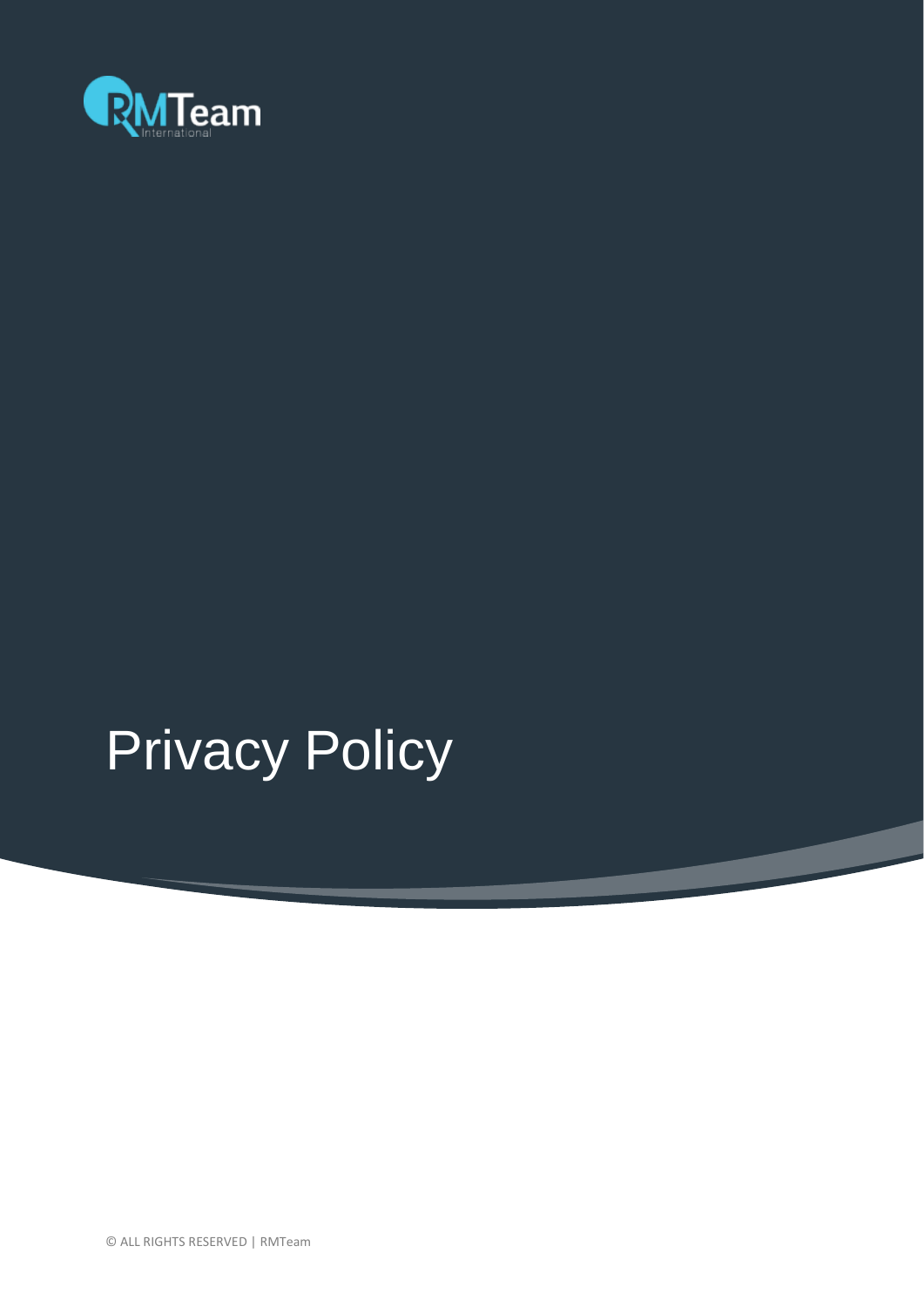# **CONTENTS**

# **CLAUSE**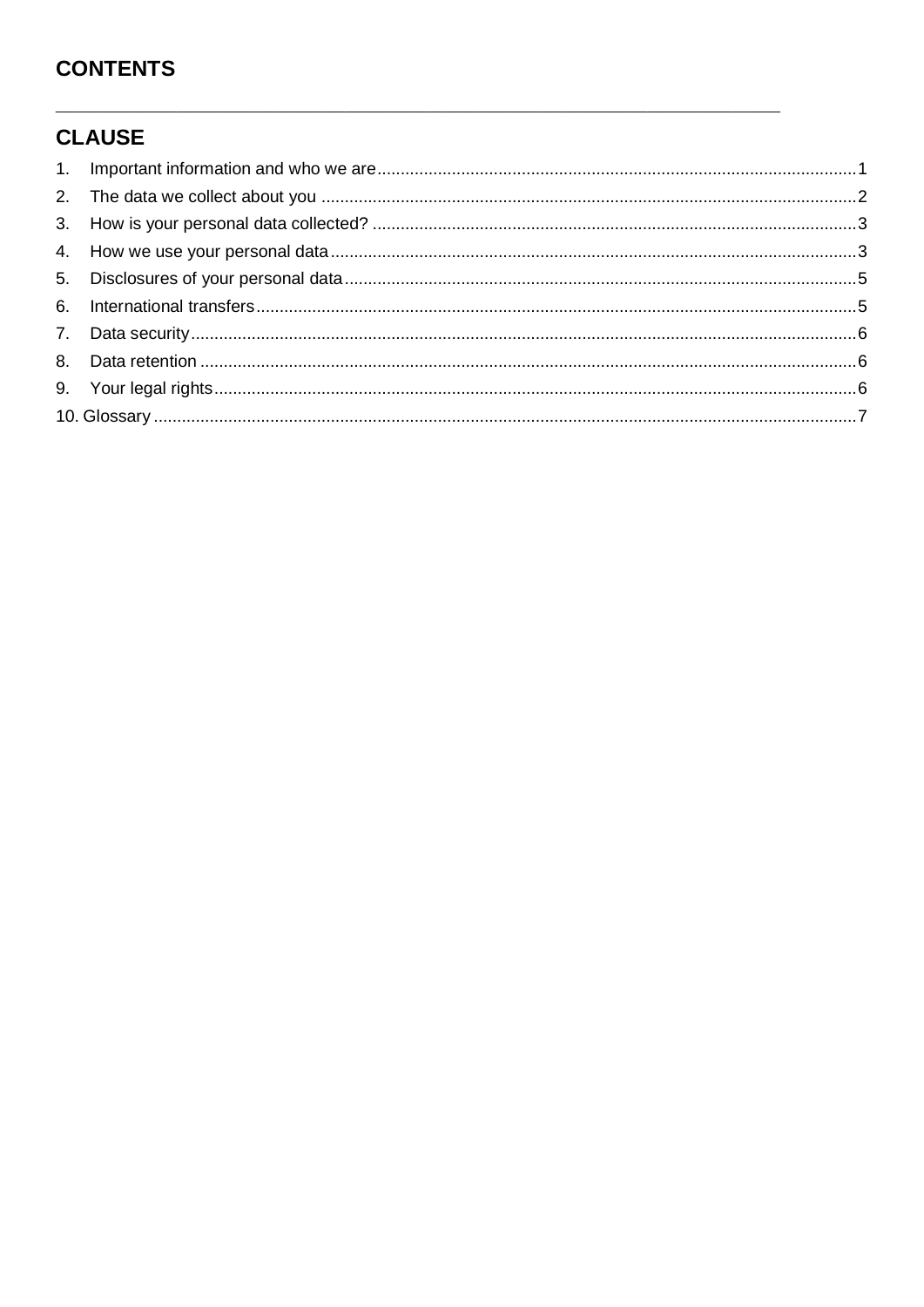## **Introduction**

Welcome to the RMTeam International's privacy policy.

RMTeam International's respects your privacy and is committed to protecting your personal data. This privacy policy will inform you as to how we look after your personal data when you visit our website (regardless of where you visit it from) and tell you about your privacy rights and how the law protects you.

This privacy policy is provided in a layered format so you can click through to the specific areas set out below.

#### **1.** *IMPORTANT INFORMATION AND WHO WE ARE*

- **2.** *THE DATA WE COLLECT ABOUT YOU*
- **3.** *HOW IS YOUR PERSONAL DATA COLLECTED?*
- **4.** *HOW WE USE YOUR PERSONAL DATA*
- **5.** *DISCLOSURES OF YOUR PERSONAL DATA*
- **6.** *INTERNATIONAL TRANSFERS*
- **7.** *DATA SECURITY*
- **8.** *DATA RETENTION*
- **9.** *YOUR LEGAL RIGHTS*
- **10.** *GLOSSARY*
- <span id="page-2-0"></span>**1. Important information and who we are**

#### **Purpose of this privacy policy**

This privacy policy aims to give you information on how RMTeam International collects and processes your personal data through your use of this website, including any data you may provide through this website.

This website is not intended for children and we do not knowingly collect data relating to children.

It is important that you read this privacy policy together with any other privacy policy or fair processing policy we may provide on specific occasions when we are collecting or processing personal data about you so that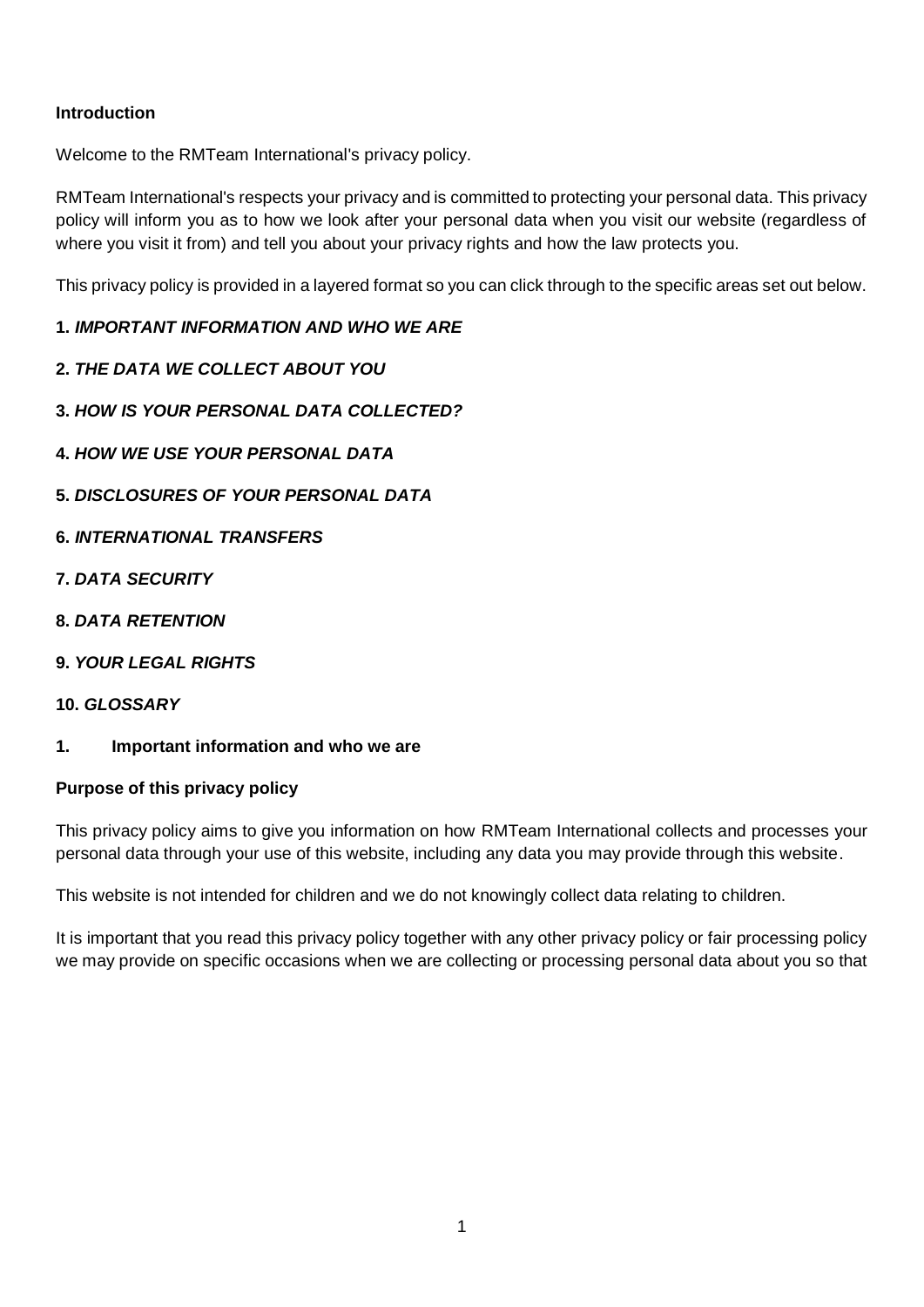you are fully aware of how and why we are using your data. This privacy policy supplements other notices and privacy policies and is not intended to override them.

## **Controller**

RMTeam International Limited is the controller and responsible for your personal data (collectively referred to as RMTeam International, "we", "us" or "our" in this privacy policy).

We have appointed a data protection officer (DPO) who is responsible for overseeing questions in relation to this privacy policy. If you have any questions about this privacy policy, including any requests to exercise [*your legal rights*], please contact the DPO using *this form*.

## **Contact details**

If you have any questions about this privacy policy or our privacy practices, please contact our DPO via our *[contact form](http://rmteam.org/#section-contact-us)* stating 'Data Protection' as the subject line. However, you can also *[contact us](http://rmteam.org/#section-contact-us)* using the following details:

Full name of legal entity: RMTeam International Limited

## **Changes to the privacy policy and your duty to inform us of changes**

We keep our privacy policy under regular review. This version was last updated in August 2019.

It is important that the personal data we hold about you is accurate and current. Please keep us informed if your personal data changes during your relationship with us.

#### **Third-party links**

This website may include links to third-party websites, plug-ins and applications. Clicking on those links or enabling those connections may allow third parties to collect or share data about you. We do not control these third-party websites and are not responsible for their privacy statements. When you leave our website, we encourage you to read the privacy policy of every website you visit.

#### <span id="page-3-0"></span>**2. The data we collect about you**

Personal data, or personal information, means any information about an individual from which that person can be identified. It does not include data where the identity has been removed (anonymous data).

We may collect, use, store and transfer different kinds of personal data about you which we have grouped together as follows:

- **Technical Data** includes internet protocol (IP) address, your login data, browser type and version, time zone setting and location, browser plug-in types and versions, operating system and platform, and other technology on the devices you use to access this website.
- **Usage Data** includes information about how you use our website, products and services and any information you may provide when using our contact form or subscribing to our mailing list.

We also collect, use and share **Aggregated Data** such as statistical or demographic data for any purpose. Aggregated Data could be derived from your personal data but is not considered personal data in law as this data will **not** directly or indirectly reveal your identity. For example, we may aggregate your Usage Data to calculate the percentage of users accessing a specific website feature. However, if we combine or connect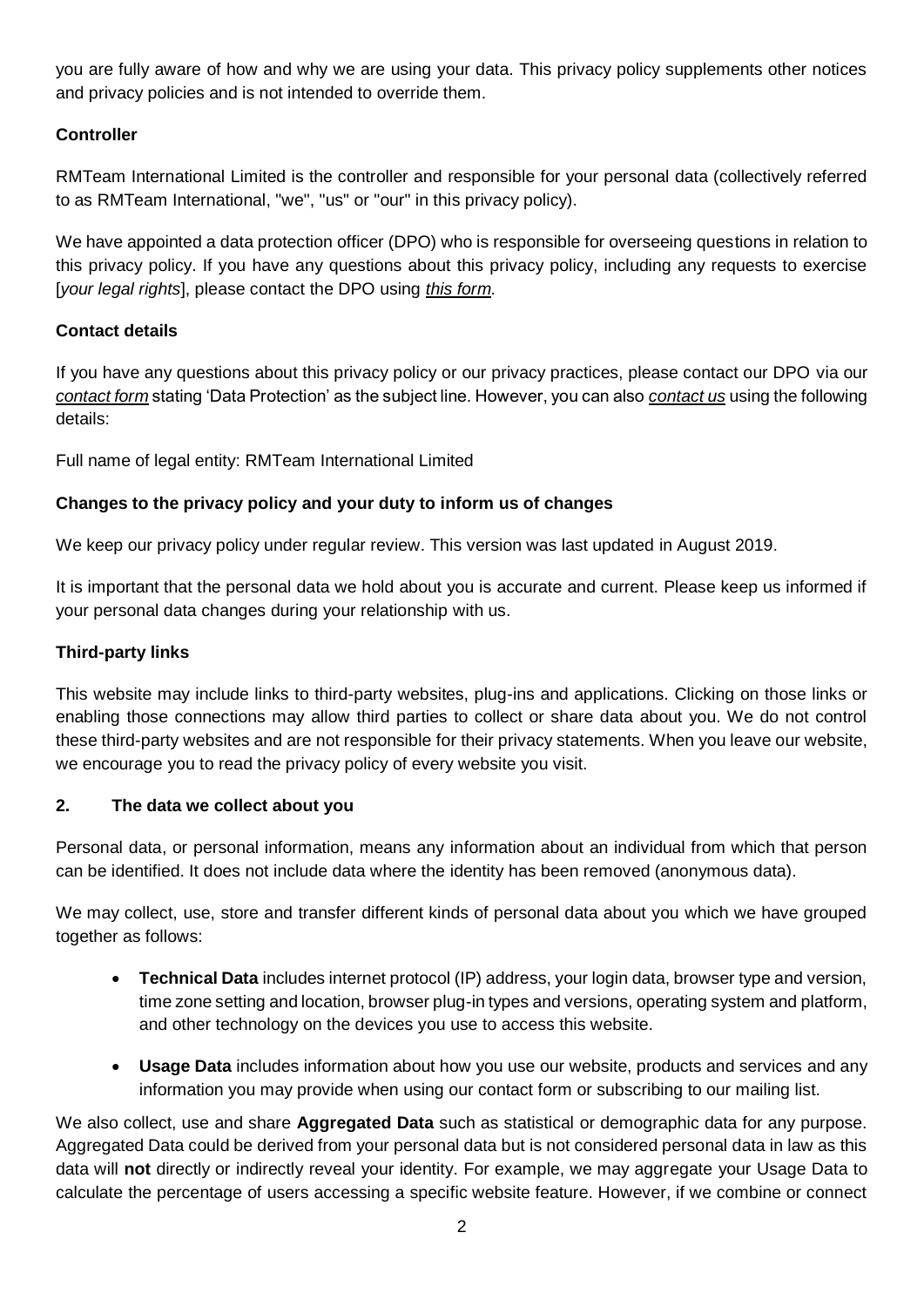Aggregated Data with your personal data so that it can directly or indirectly identify you, we treat the combined data as personal data which will be used in accordance with this privacy policy.

We do not collect any **Special Categories of Personal Data** about you (this includes details about your race or ethnicity, religious or philosophical beliefs, sex life, sexual orientation, political opinions, trade union membership, information about your health, and genetic and biometric data). Nor do we collect any information about criminal convictions and offences.

#### **If you fail to provide personal data**

Where we need to collect personal data by law, or under the terms of a contract we have with you, and you fail to provide that data when requested, we may not be able to perform the contract we have or are trying to enter into with you (for example, to provide you with goods or services). In this case, we may have to cancel a product or service you have with us but we will notify you if this is the case at the time.

#### <span id="page-4-0"></span>**3. How is your personal data collected?**

We use different methods to collect data from and about you including through:

• **Automated technologies or interactions.** As you interact with our website, we will automatically collect Technical Data about your equipment, browsing actions and patterns. We collect this personal data by using cookies and other similar technologies.

Technical Data from the following parties:

<span id="page-4-1"></span>(a) analytics providers such as Google based outside the EU;

#### **4. How we use your personal data**

We will only use your personal data when the law allows us to. Most commonly, we will use your personal data in the following circumstances:

- Where we need to perform the contract we are about to enter into or have entered into with you.
- Where it is necessary for our legitimate interests (or those of a third party) and your interests and fundamental rights do not override those interests.
- Where we need to comply with a legal obligation.

Click here [LINK TO GLOSSARY, LAWFUL BASIS] to find out more about the types of lawful basis that we will rely on to process your personal data.

Generally, we do not rely on consent as a legal basis for processing your personal data although we will get your consent before sending third party direct marketing communications to you via email or text message. You have the right to withdraw consent to marketing at any time by contacting us.

#### **Purposes for which we will use your personal data**

We have set out below, in a table format, a description of all the ways we plan to use your personal data, and which of the legal bases we rely on to do so. We have also identified what our legitimate interests are where appropriate.

Note that we may process your personal data for more than one lawful ground depending on the specific purpose for which we are using your data. Please *[contact us](http://rmteam.org/#section-contact-us)* if you need details about the specific legal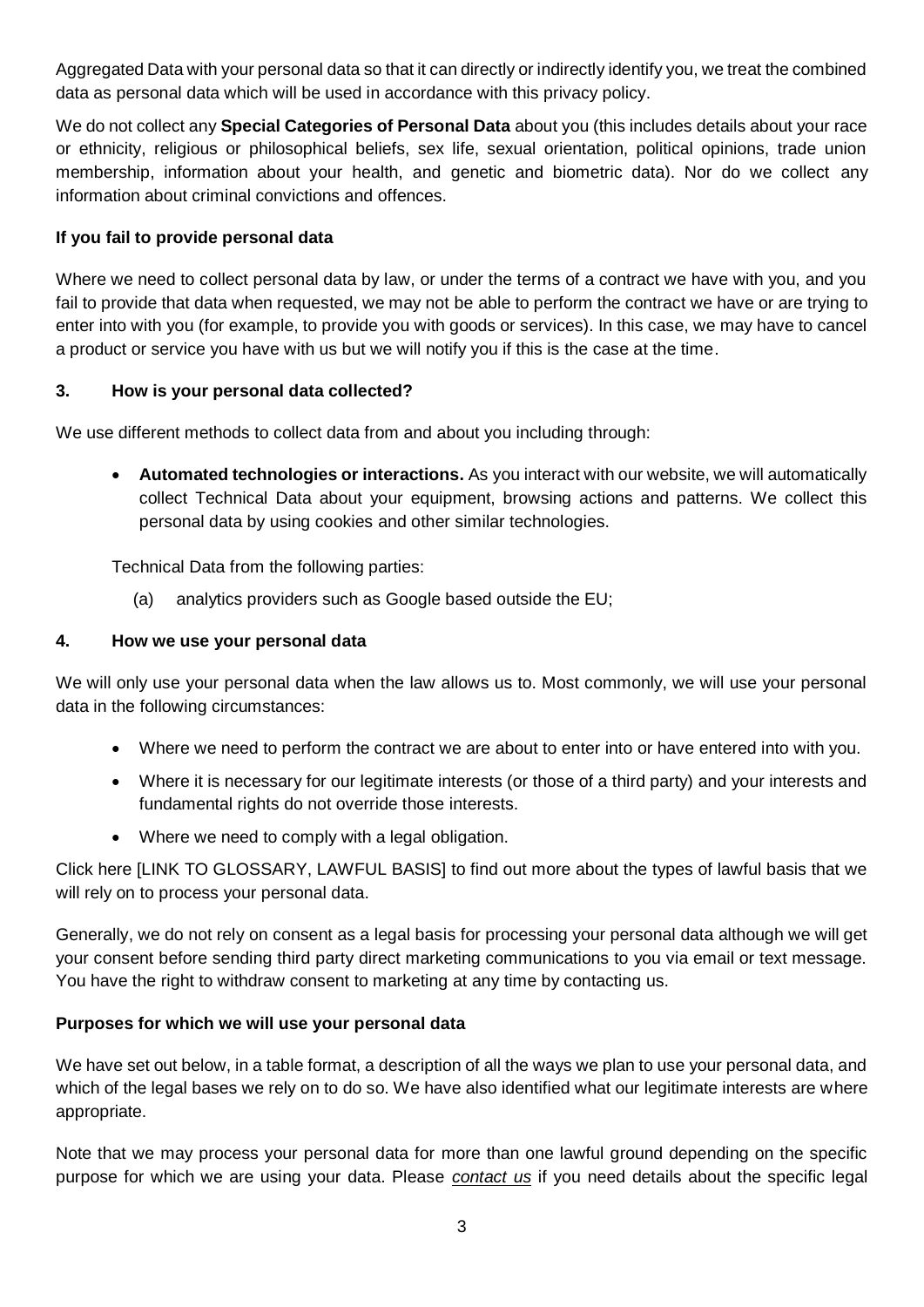ground we are relying on to process your personal data where more than one ground has been set out in the table below.

| <b>Purpose/Activity</b>                                                                                                                                                                               | Type of data                                                                                                          | Lawful basis for processing including<br>basis of legitimate interest                                                                                                                                                                                                                                       |
|-------------------------------------------------------------------------------------------------------------------------------------------------------------------------------------------------------|-----------------------------------------------------------------------------------------------------------------------|-------------------------------------------------------------------------------------------------------------------------------------------------------------------------------------------------------------------------------------------------------------------------------------------------------------|
| To administer and protect our<br>this<br>business<br>and<br>website<br>(including troubleshooting, data<br>analysis,<br>testing,<br>system<br>maintenance, support, reporting<br>and hosting of data) | (a) Identity<br>(b) Contact<br>(c) Technical                                                                          | (a) Necessary for our legitimate interests<br>(for running our business, provision of<br>administration and IT services, network<br>security, to prevent fraud and in the<br>context of a business reorganisation or<br>group restructuring exercise)<br>(b) Necessary to comply with a legal<br>obligation |
| deliver<br>relevant<br>website<br>To<br>content and advertisements to<br>you and measure or understand<br>effectiveness<br>of<br>the<br>the<br>advertising we serve to you                            | (a) Identity<br>(b) Contact<br>(c) Profile<br>(d) Usage<br>Marketing<br>(e)<br>and<br>Communications<br>(f) Technical | Necessary for our legitimate interests (to<br>study<br>how<br>customers<br>use<br>our<br>products/services, to develop them, to<br>grow our business and to inform our<br>marketing strategy)                                                                                                               |
| To use data analytics to improve<br>our website, products/services,<br>marketing, customer relationships<br>and experiences                                                                           | (a) Technical<br>(b) Usage                                                                                            | Necessary for our legitimate interests (to<br>define types of customers for our products<br>and services, to keep our website updated<br>and relevant, to develop our business and<br>to inform our marketing strategy)                                                                                     |
| suggestions<br>To<br>make<br>and<br>recommendations to you about<br>goods or services that may be of<br>interest to you                                                                               | (a) Identity<br>(b) Contact<br>(c) Technical<br>(d) Usage<br>(e) Profile<br>Marketing<br>(f)<br>and<br>Communications | Necessary for our legitimate interests (to<br>develop our products/services and grow<br>our business)                                                                                                                                                                                                       |

#### **Cookies**

You can set your browser to refuse all or some browser cookies, or to alert you when websites set or access cookies. If you disable or refuse cookies, please note that some parts of this website may become inaccessible or not function properly.

#### **Change of purpose**

We will only use your personal data for the purposes for which we collected it, unless we reasonably consider that we need to use it for another reason and that reason is compatible with the original purpose. If you wish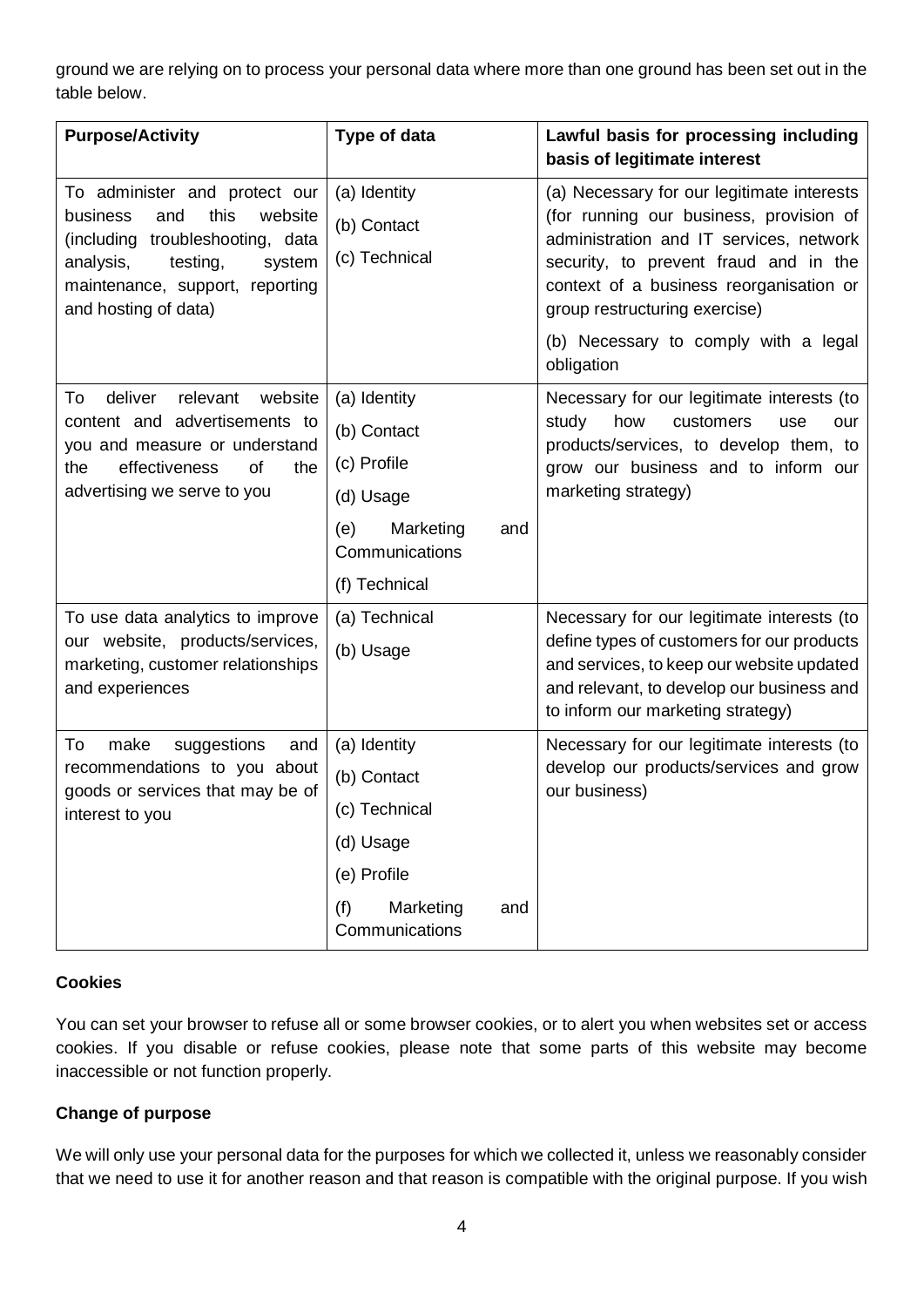to get an explanation as to how the processing for the new purpose is compatible with the original purpose, please *[contact us](http://rmteam.org/#section-contact-us)*.

If we need to use your personal data for an unrelated purpose, we will notify you and we will explain the legal basis which allows us to do so.

Please note that we may process your personal data without your knowledge or consent, in compliance with the above rules, where this is required or permitted by law.

#### <span id="page-6-0"></span>**5. Disclosures of your personal data**

We may share your personal data with the parties set out below for the purposes set out in the table above.

• Third parties to whom we may choose to sell, transfer or merge parts of our business or our assets. Alternatively, we may seek to acquire other businesses or merge with them. If a change happens to our business, then the new owners may use your personal data in the same way as set out in this privacy policy.

We require all third parties to respect the security of your personal data and to treat it in accordance with the law. We do not allow our third-party service providers to use your personal data for their own purposes and only permit them to process your personal data for specified purposes and in accordance with our instructions.

#### <span id="page-6-1"></span>**6. International transfers**

We share your personal data within the RMTeam International's Group. This will involve transferring your data outside the European Economic Area (**EEA**).

We ensure your personal data is protected by requiring all our group companies to follow the same rules when processing your personal data. These rules are called "binding corporate rules". For further details, see European Commission: Binding corporate rules.]

Many of our external third parties are based outside the EEA so their processing of your personal data will involve a transfer of data outside the EEA.

Whenever we transfer your personal data out of the EEA, we ensure a similar degree of protection is afforded to it by ensuring at least one of the following safeguards is implemented:

- We will only transfer your personal data to countries that have been deemed to provide an adequate level of protection for personal data by the European Commission. For further details, see European Commission: Adequacy of the protection of personal data in non-EU countries.
- Where we use certain service providers, we may use specific contracts approved by the European Commission which give personal data the same protection it has in Europe. For further details, see European Commission: Model contracts for the transfer of personal data to third countries.
- Where we use providers based in the US, we may transfer data to them if they are part of the Privacy Shield which requires them to provide similar protection to personal data shared between Europe and the US. For further details, see European Commission: EU-US Privacy Shield.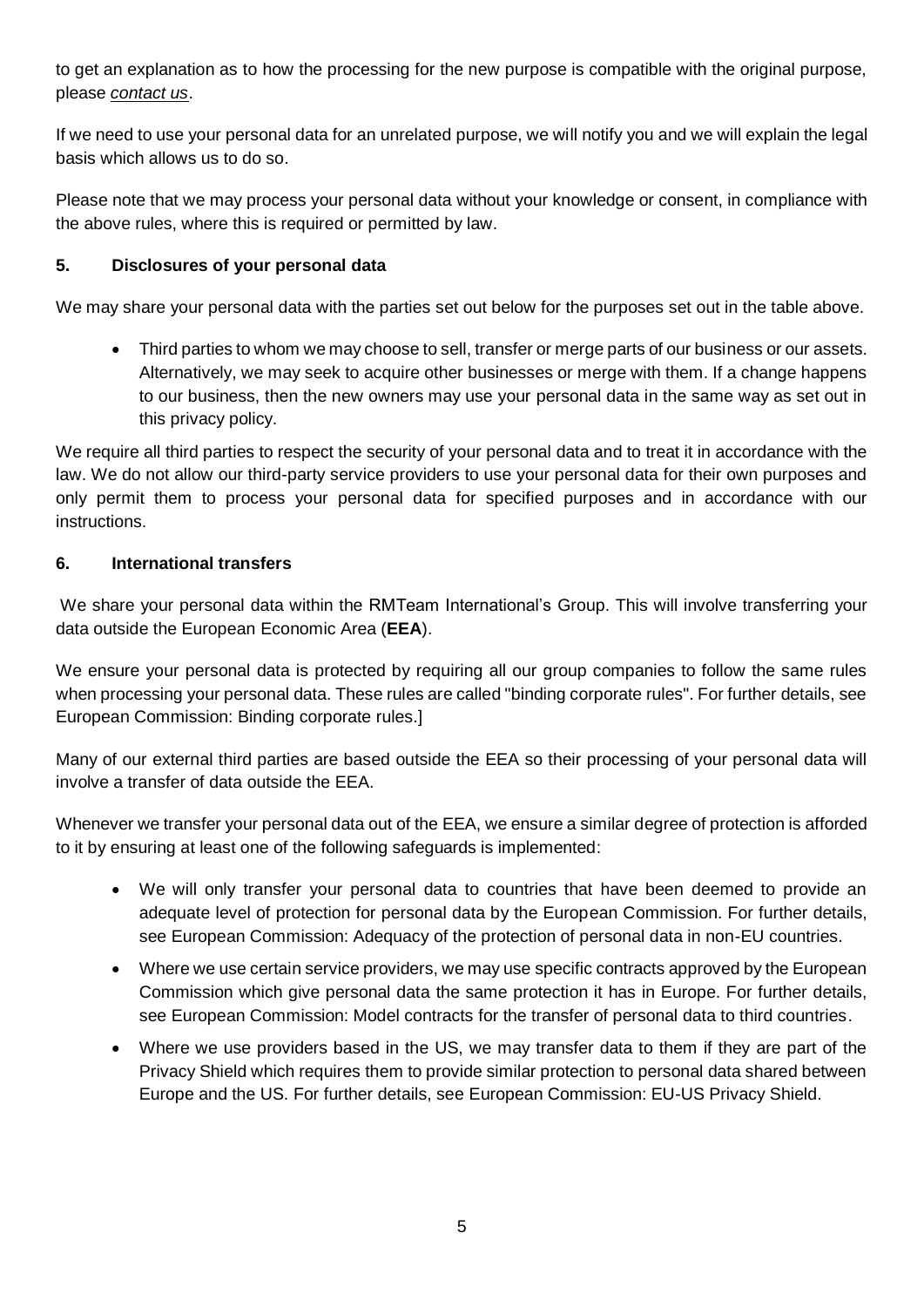Please *[contact us](http://rmteam.org/#section-contact-us)* if you want further information on the specific mechanism used by us when transferring your personal data out of the EEA.

## <span id="page-7-0"></span>**7. Data security**

We have put in place appropriate security measures to prevent your personal data from being accidentally lost, used or accessed in an unauthorised way, altered or disclosed. In addition, we limit access to your personal data to those employees, agents, contractors and other third parties who have a business need to know. They will only process your personal data on our instructions and they are subject to a duty of confidentiality.

We have put in place procedures to deal with any suspected personal data breach and will notify you and any applicable regulator of a breach where we are legally required to do so.

#### <span id="page-7-1"></span>**8. Data retention**

## **How long will you use my personal data for?**

We will only retain your personal data for as long as reasonably necessary to fulfil the purposes we collected it for, including for the purposes of satisfying any legal, regulatory, tax, accounting or reporting requirements. We may retain your personal data for a longer period in the event of a complaint or if we reasonably believe there is a prospect of litigation in respect to our relationship with you.

To determine the appropriate retention period for personal data, we consider the amount, nature and sensitivity of the personal data, the potential risk of harm from unauthorised use or disclosure of your personal data, the purposes for which we process your personal data and whether we can achieve those purposes through other means, and the applicable legal, regulatory, tax, accounting or other requirements.

[Details of retention periods for different aspects of your personal data are [available in our retention policy which you can request from us by contacting us **OR** set out in the table [*Purposes for which we will use your personal data*] above].

#### <span id="page-7-2"></span>**9. Your legal rights**

Under certain circumstances, you have rights under data protection laws in relation to your personal data.

If you wish to exercise any of the rights, please *[contact us](http://rmteam.org/#section-contact-us)*.

#### **No fee usually required**

You will not have to pay a fee to access your personal data (or to exercise any of the other rights). However, we may charge a reasonable fee if your request is clearly unfounded, repetitive or excessive. Alternatively, we could refuse to comply with your request in these circumstances.

#### **What we may need from you**

We may need to request specific information from you to help us confirm your identity and ensure your right to access your personal data (or to exercise any of your other rights). This is a security measure to ensure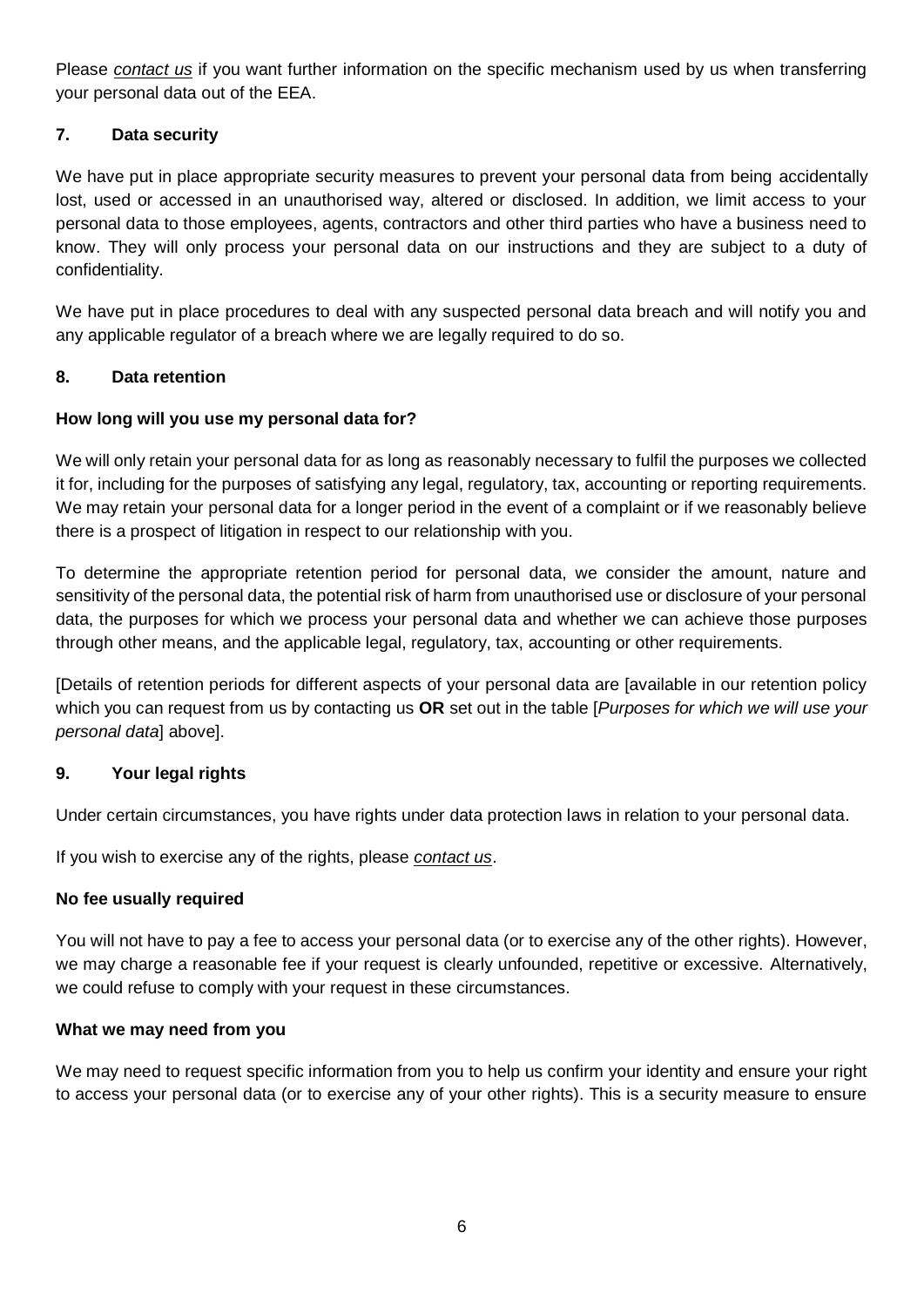that personal data is not disclosed to any person who has no right to receive it. We may also contact you to ask you for further information in relation to your request to speed up our response.

## **Time limit to respond**

We try to respond to all legitimate requests within one month. Occasionally it could take us longer than a month if your request is particularly complex or you have made a number of requests. In this case, we will notify you and keep you updated.

#### <span id="page-8-0"></span>**10. Glossary**

#### **LAWFUL BASIS**

**Legitimate Interest** means the interest of our business in conducting and managing our business to enable us to give you the best service/product and the best and most secure experience. We make sure we consider and balance any potential impact on you (both positive and negative) and your rights before we process your personal data for our legitimate interests. We do not use your personal data for activities where our interests are overridden by the impact on you (unless we have your consent or are otherwise required or permitted to by law). You can obtain further information about how we assess our legitimate interests against any potential impact on you in respect of specific activities by contacting us.

**Performance of Contract** means processing your data where it is necessary for the performance of a contract to which you are a party or to take steps at your request before entering into such a contract.

**Comply with a legal obligation** means processing your personal data where it is necessary for compliance with a legal obligation that we are subject to.

#### **THIRD PARTIES**

#### **Internal Third Parties**

Other companies in the RMTeam International's Group and who are based in the Republic of Turkey and the United Arab Emirates, and provide IT and system administration services and undertake leadership reporting].

#### **External Third Parties**

- Service providers based internationally who provide IT and system administration services and banking or finance services.
- Professional advisers including lawyers, bankers, auditors and insurers based in the European Union, the United Kingdom, the Republic of Turkey, the United Arab Emirates who provide consultancy, banking, legal, insurance and accounting services.
- HM Revenue & Customs, regulators and other authorities based in the United Kingdom or elsewhere who require reporting of processing activities in certain circumstances.

#### **YOUR LEGAL RIGHTS**

You have the right to:

**Request access** to your personal data (commonly known as a "data subject access request"). This enables you to receive a copy of the personal data we hold about you and to check that we are lawfully processing it.